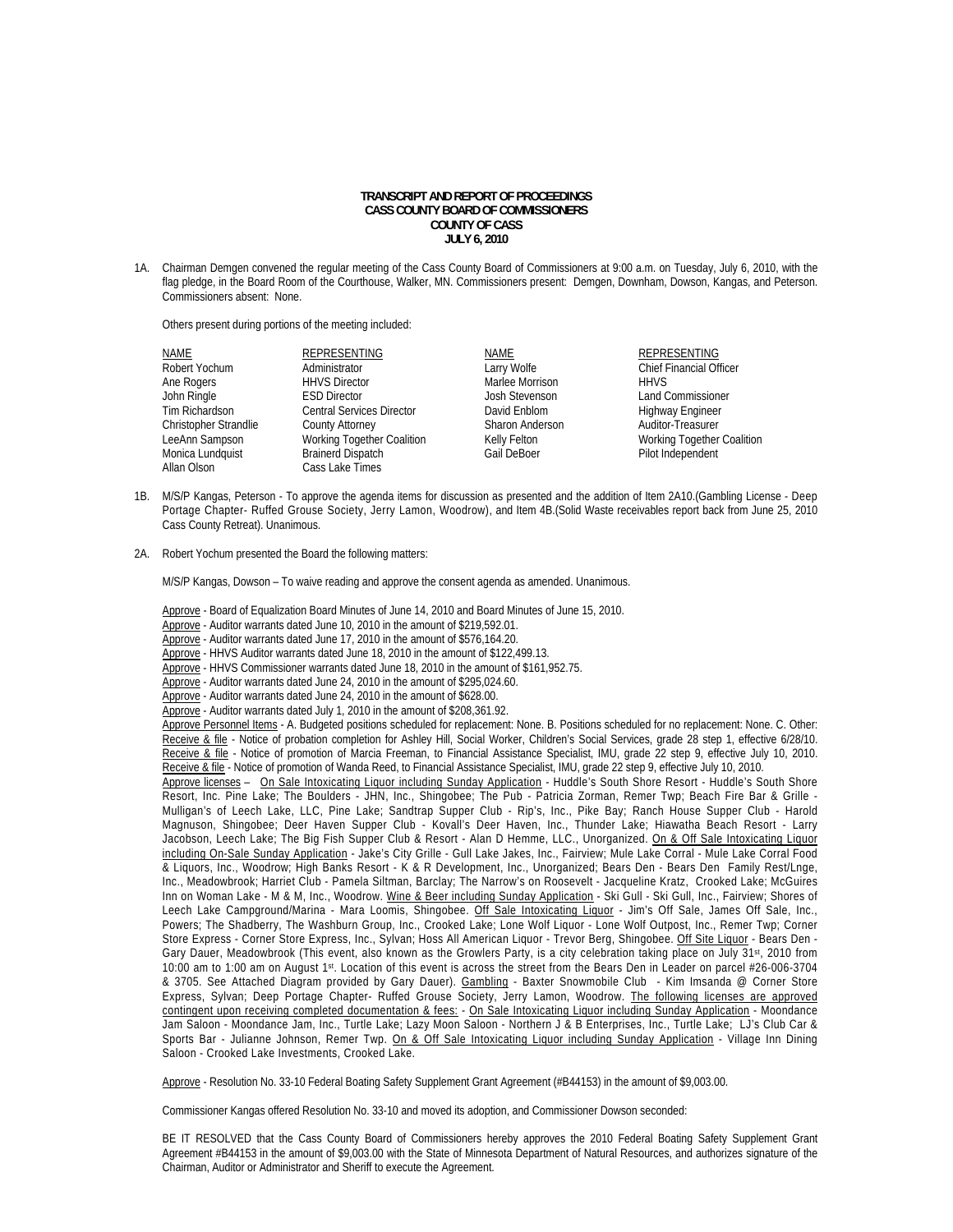Resolution No. 33-10 was adopted by majority vote: Ayes: Demgen, Downham, Dowson, Kangas, Peterson. Nays: None.

 Accept - Donation in the amount of \$250.00 from Lakeport Twp. (Hubbard County) for the Lakes Area Dive Team. Approve - Pay request Invoice #4180291 for AGC Re-Use Project to Kimley-Horn in the amount of \$6,037.50 (capital fund). Receive & file - Timber auction results of June 24, 2010 totaling 9,052 cords in the amount of \$239,070.01. Approve - Road easement on #10-3-144-26-34 to Gary E & Julie a. Kroll and James A. Moores. Approve - Application for HAVA operating grant, estimated maximum grant \$11,400.

M/S/P Kangas, Dowson – To approve quotes on mowing forest trails from Sawyer Timber Company (no other quotes submitted by deadline) for Cut Lake & Hiram Ski Trails: \$2,800; Snowflea & Mayo Creek Hunter-Walking Trails: \$1100; Vermillion, Thunder Hollow, Washburn, & Old Grade Hunter-Walking Trails: \$6,250 (Proof of proper insurance requirements is on file.) Unanimous.

 Approve - Payment to Greentree Graphics in the amount of \$513.00 for "Permit by Rule" for landfill signage (capital fund). Receive & file - Response from Land Department from June 15, 2010 Board Meeting regarding Blair Whitnah road improvements/repairs. Approve - Safe & Sober Communities Grant Resolution No.34-10 from October 1, 2010 through September 30, 2011 in the amount of  $\overline{$20,000.00}$ .

Commissioner Kangas offered Resolution No. 34-10 and moved its adoption; Commissioner Dowson seconded:

Be it resolved that the Cass County Sheriff's Office enter into a grant agreement with the Minnesota Department of Public Safety, Office of Traffic Safety in the amount of \$20,000.00 for the project entitled SAFE & SOBER COMMUNITIES during the period from October 1, 2010 through September 30, 2011.

The Chief Deputy of Cass County is hereby authorized to execute such agreements and amendments as are necessary to implement the project on behalf of the Cass County Sheriff's Office.

Be it further resolved that the Cass County Sheriff's Office designated Administrative Assistant is hereby authorized to be the fiscal agent and administer this grant on behalf of the Cass County Sheriff's Office.

Resolution No. 34-10 was adopted by majority vote: Demgen, Downham, Dowson, Kangas, Peterson. Nays: None.

Approve - Amended agreement - MN Department of Corrections for funding of the Cass County Sentence to Service (STS) Program in the amount of \$42,797.57.

Receive and file - Monthly HHVS Cash Accounts Report to date, May 31, 2010 in the amount of \$7,433,353.

Approve - Agreement with MN Dept. of Health for HHVS, Public Health Division, to administer the WIC Nutrition Program from January 1, 2011-December 31, 2015.

Approve - Non-financial contract for Home and Community Based Services Addendum adding homemaking services for Circle of Life.

 M/S/P Kangas, Dowson - Award Area #1 (193 systems) and Area #2 (192 systems) to Aaron Kellerman in the amount of \$60.00 per system; and Area #2 (238) to Joni Tulenchik in the amount of \$69.00 per system for area SSTS inventory of Roosevelt, Lawrence, and Leavett Lake from MN BWSR Clean Water Fund grant. Unanimous.

| Area 2        | Area 3        |
|---------------|---------------|
| (238 systems) | (192 systems) |
| \$60.00       | \$60.00       |
| \$69.00       | \$69.00       |
| No bid        | \$100.00      |
| \$142.00      | \$142.00      |
| \$145.00      | No bid        |
| \$155.00      | \$155.00      |
|               |               |

 Approve - Robert Hobson appointment to the Pine River Area Sanitary District Board replacing Michael Mills-Chickamaw Beach representative, term ending July 31, 2011.

 Approve - Acceptance of metes & bounds description for easement/drainfield in Unorganized Township (Twp 146, Range 29, Section 34) to Tom and Jim Steve.

Approve - Appointment of Leslie Bouchonville - HHVS Advisory Committee (Representing Family Centers) to Dec. 31, 2011.

Approve - Amendment of a 2% increase per meal rate for the Jail Food Service & Commissary Management Agreement with A'viands, LLC, July 1, 2010 - June 30, 2011.

| Base Rate per day |  |
|-------------------|--|
| \$183.86          |  |
| \$210.12          |  |
| \$236.39          |  |
|                   |  |

Per meal rate – in addition to base rate, A'viands will charge \$1.10 per meal to cover the variable portion of its services. Bag lunches will be added to the lunch count and charged as a meal.

Approve - Timber harvest violation amendment to the Cass County Land Department Policy and Procedure Manual.

Approve - Pay request #9 for AGC Re-Use Project, Young Excavating, Inc. in the amount of \$36,811.77 (capital fund).

Approve - Change Order #7 for AGC Re-Use Project to Young Excavating, Inc. Inc. in the deduct amount \$2,884.72.

Approve - HHVS Auditor warrants dated June 30, 2010 in the amount of \$15.00.

Approve - 2010 Federal PILT Distribution to towns with federal forest in the amount of \$299,784.00.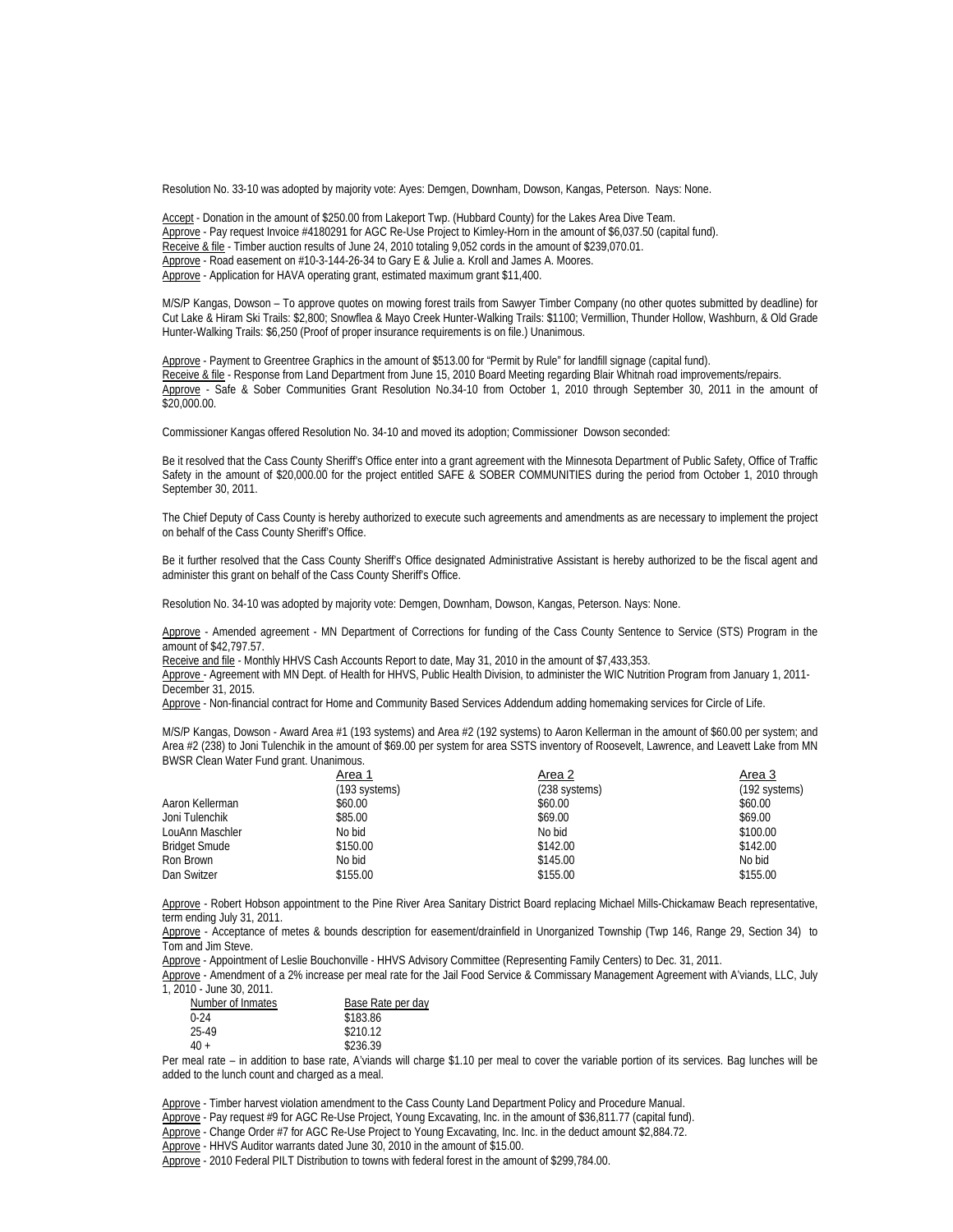Approve - Amendment to 2010 Natural Resource Block Grant - BWSR in the amount of \$11,431.00 (SSTS Program). Receive & file - June 2010 Cass County EDC Activity Report.

2B. Administrator Yochum presented a Memorandum of Understanding with AFSCME Local #2195 HHVS Unit that establishes a process for alternate work schedules. Mr. Yochum added that final approval by the County Administrator is not grievable, or precedent setting for any other alternative scheduling requests, and that this MOU expires December 31, 2010.

M/S/P Downham, Dowson – To approve a Memorandum of Understanding through December 31, 2010 with AFSCME Local #2195 HHVS Unit regarding alternate work schedules. Unanimous.

3A. HHVS Director Ane Rogers presented the Child Placement Costs for May 2010 in the amount of \$125,803.

M/S/P Kangas, Peterson – To receive & file the Child Placement Costs for May 2010 in the amount of \$125,803. Unanimous.

- 3B. Emergency Preparedness Coordinator Marlee Morrison presented an update on the H1N1 vaccination program. Cass County had received 6,740 doses of the H1N1 vaccine, and gave 3,131 doses of the vaccine (doses left over will not expire until 2011). The program was administered at 10 school-based clinics, in addition to walk-in clinics at the HHVS office, WIC, CTC, immunization, and senior centers. The H1N1 vaccine will be included in next fall's seasonal flu vaccine clinics. There will be an update to the Mass Dispensing Plan to reflect lessons learned from H1N1, including training from a conference in July. Additional plans are to review special populations who are harder to reach, and enhancements to the Cass County website for improved outreach. No action necessary.
- 4A. ESD Director John Ringle discussed possible amendments to Cass County Land Use Ordinance. The Environmental Services Department has been asked to look at possible revisions including: 1) Clarification of fractional ownership at it relates to the definition of a resort and related occupancy issues, 2) Variance criteria language to reflect recent MN State Supreme Court rulings, 3) Operating hours of gravel pits, and 4) Ordinance "housekeeping issues", i.e. spelling, grammatical, and numbering corrections.

M/S/P Peterson, Downham – To refer revisions to the Cass County Land Use Ordinance including: 1) Clarification of fractional ownership at it relates to the definition of a resort and related occupancy issues, 2) Variance criteria language to reflect recent MN State Supreme Court rulings, 3) Operating hours of gravel pits, and 4) Ordinance "housekeeping issues" to the Planning Commission for review, public hearing and related recommendations to the County Board. Unanimous.

- 4B. The Board requested an update regarding solid waste receivables discussed at the Cass County Planning Retreat of June 25, 2010. ESD Director John Ringle reported that one account is on a COD basis and two accounts have balances in excess of 90 day's. By consensus, the Board re-affirmed the policy on receivables dated August 5, 2008 - That payments are due within 30 days of statement date; Accounts more than 30 days old shall be subject to a 1.5% service charge per month, on the unpaid balance; Accounts with unpaid balance for 90 days or more shall result in cash on delivery (COD) status until balance is paid in full; and Upon satisfaction of an overdue account that has resulted in COD status, the account shall revert to payment due within 30 days except that any delinquency within 1 year shall place the account back on COD status. Mr. Ringle will report back at the next meeting.
- 5A. Land Commissioner Josh Stevenson presented the budget for the 2010 FSC/SmartWood Audit. The agreement serves as a contract between Cass County and Smartwood to conduct the 2010 annual audit.

M/S/P Downham, Dowson – To approve the 2010 FSC/SmartWood Audit budget in the amount of \$24,895.00. Unanimous.

6A. Central Services Director Tim Richardson presented a status report on the OSHA corrective action plan due before August 5, 2010 as a result of the May 3-5, 2010 inspection. The three major problem areas: 1) Electrical - 1/3 done with the electrical corrections, and will also be correcting the electrical in areas that were not inspected; 2) Chemicals - personal protective equipment is on order and labeling issues corrected 3) Organizational issues - safety committee, Lockout/Tagout procedures, and AWAIR program being updated. Mr. Richardson also discussed the storage of fuels and motorized equipment primarily in the vicinity of the Jail. Although some of the motorized equipment is appropriate in the building, he recommended that fuels and other flammables be in an outside storage area in proper containers or lockers.

M/S/P Dowson, Downham – To receive and file the MN OSHA Workplace Safety Consultation Program Report on the Cass County Courthouse Complex, Cass County HHVS Building, Cass County Highway Department and the Cass County Highway Department Hackensack Facility, and further, to authorize advertisement for quotes for a storage building. Unanimous.

7A. Chairman Demgen acknowledged the public hearing notice of intent to enact Social Host Ordinance No. 2010-01. The Ordinance would prohibit any person or persons from hosting an event where alcohol is present and being possessed or consumed by persons less than twenty-one (21) years of age. County Attorney Strandlie added no written comments were received and requested adoption on first reading. No one else appeared before the Board for comment.

M/S/P Dowson, Peterson – To adopt on 1<sup>st</sup> Reading Ordinance #2010-01 as presented, and further to establish 2<sup>nd</sup> Reading and consider final adoption on Tuesday, July 20, 2010, beginning at 6:45 p.m., at the Turtle Lake Township Hall, 4196 72nd St. NW, Walker, MN. Unanimous.

7B. Chairman Demgen continued the June 15, 2010 public hearing regarding updates to the Cass County Capital Improvement Plan. Auditor-Treasurer Sharon Anderson summarized the Capital Improvement Plan changes. The Board discussed project criteria, priorities, and future plans for the calendar years 2009 through 2014. Administrator Yochum reported that no related written comments have been received as a result of the published hearing notice. Mr. Yochum requested that 2011 budget planning include maintaining the existing capital levy of \$284,000 subject to final review by the Citizen Budget Committee and Board of Commissioners.